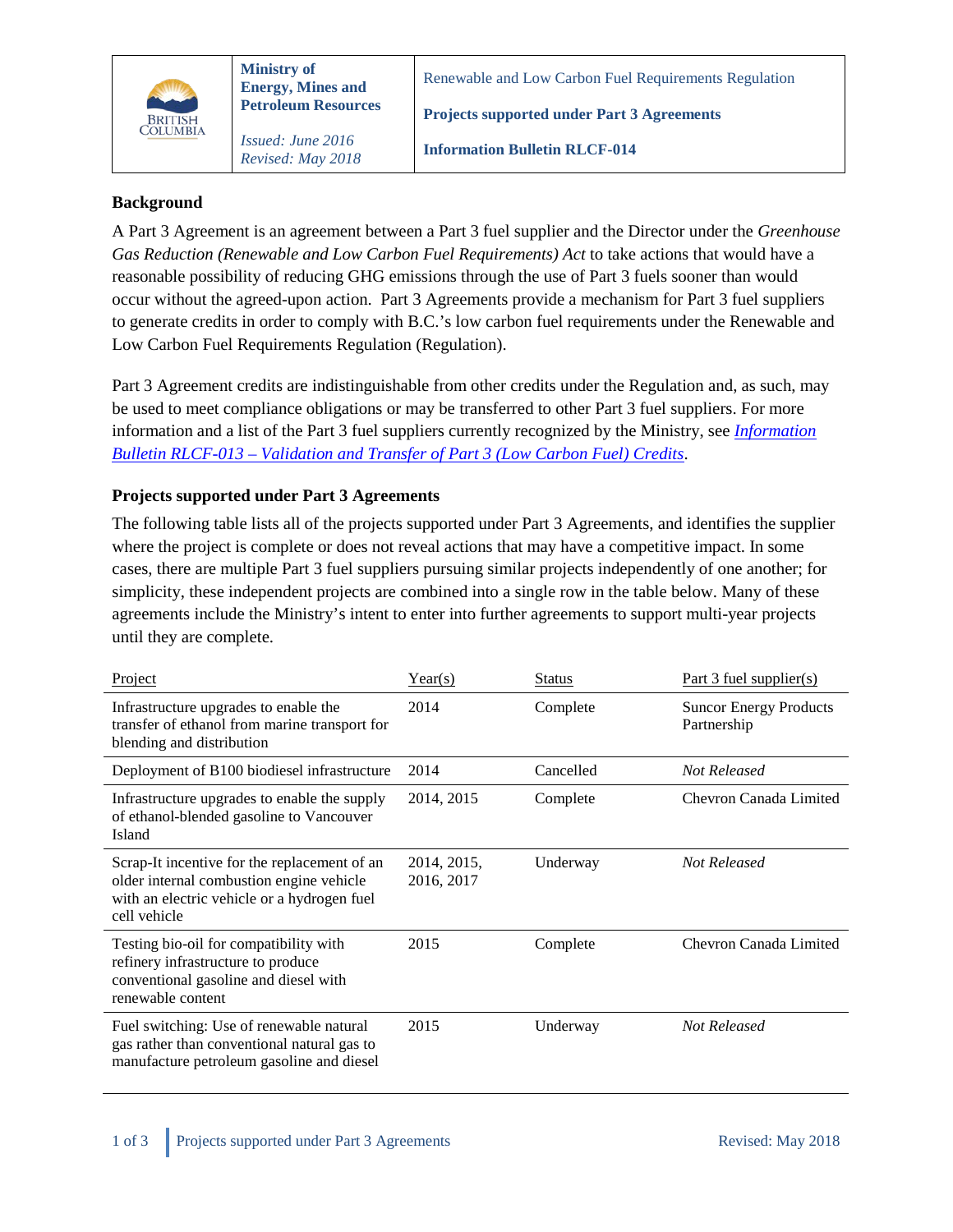| <b>COLUMBIA</b>                                            | <b>Ministry of</b><br><b>Energy, Mines and</b><br><b>Petroleum Resources</b><br><i>Issued: June 2016</i><br>Revised: May 2018 | Renewable and Low Carbon Fuel Requirements Regulation<br><b>Projects supported under Part 3 Agreements</b><br><b>Information Bulletin RLCF-014</b> |           |                                                    |
|------------------------------------------------------------|-------------------------------------------------------------------------------------------------------------------------------|----------------------------------------------------------------------------------------------------------------------------------------------------|-----------|----------------------------------------------------|
|                                                            | Development and deployment of new fuel<br>technology to produce renewable diesel                                              | 2015                                                                                                                                               | Cancelled | Not Released                                       |
| low carbon intensity hydrogen                              | Construction and operation of hydrogen<br>fuelling infrastructure and the production of                                       | 2015, 2016,<br>2017                                                                                                                                | Underway  | Hydrogen Technology &<br><b>Energy Corporation</b> |
| gasoline and diesel with co-processed<br>renewable content | Testing and production of conventional                                                                                        | 2016, 2017                                                                                                                                         | Underway  | Not Released                                       |
| (B20; two projects)                                        | Deployment of mid-level biodiesel blends                                                                                      | 2016, 2017                                                                                                                                         | Underway  | <b>Not Released</b>                                |
| (E15) at retail locations                                  | Deployment of mid-level ethanol blends                                                                                        | 2017                                                                                                                                               | Underway  | Not Released                                       |
| (E85) at a retail location                                 | Deployment of high-level ethanol blends                                                                                       | 2017                                                                                                                                               | Underway  | Not Released                                       |
| winter operability zones<br>(three projects)               | Testing and supply of biodiesel blends in                                                                                     | 2017                                                                                                                                               | Underway  | <b>Not Released</b>                                |

## **Credits awarded under Part 3 Agreements**

Part 3 Agreements are performance-based and provide credit for the achievement of project milestones. When a project milestone is not fulfilled, the project may be cancelled and associated credits reallocated to other projects with Part 3 Agreements from the same compliance period. The table below shows the amount of credits allocated through Part 3 Agreements in a given year, and the amount of credits awarded for the completion of project milestones in a given year. Many of the Part 3 Agreements support multiyear projects that award allocated credit for completion of designated milestones spanning multiple years.

| Year | Credits allocated to<br>Part 3 Agreements | Credits awarded from<br>Part 3 Agreements |
|------|-------------------------------------------|-------------------------------------------|
| 2014 | 129,950                                   |                                           |
| 2015 | 122,204                                   | 66,380                                    |
| 2016 | 145,806                                   | 166,618                                   |
| 2017 | 229,606                                   | 97,833                                    |